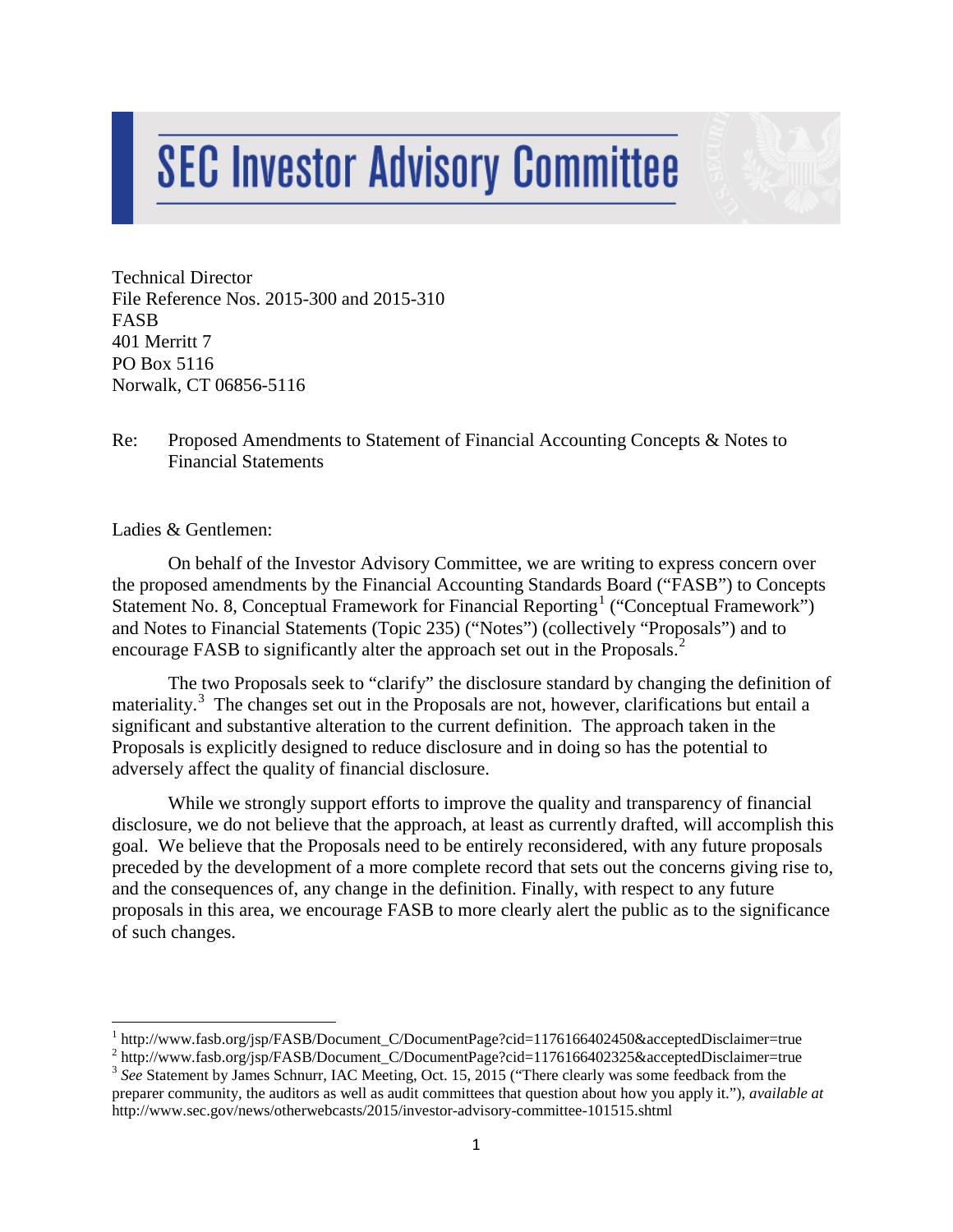#### I. Proposal – "Conceptual Framework"

### A. Overview

The "Conceptual Framework" Proposal fundamentally seeks to rewrite the definition of materiality. While we acknowledge and appreciate that the Conceptual Framework is not intended for use by issuers to assess concepts of materiality as applied to their financial statements, in the absence of a more coherent framework for issuers, it is likely in our view that the Conceptual Framework will be a source of guidance at least by analogy and as such have at least an indirect impact on issuer's reporting and disclosure.

As currently formulated, materiality is defined as information that "could influence decisions that users make on the basis of the financial information of a specific reporting entity." Materiality is also described as "an entity specific aspect of relevance based on the nature or magnitude or both of the items to which the information relates in the context of an individual entity's financial report."<sup>[4](#page-1-0)</sup>

The "Conceptual Framework" Proposal would replace this definition. Describing materiality as "a legal concept," the Proposal borrows from the language used by the Supreme Court in interpreting the antifraud provisions under the securities laws.<sup>[5](#page-1-1)</sup> Information will be material "if there is a substantial likelihood that the omitted or misstated item would have been viewed by a reasonable resource provider as having significantly altered the total mix of information."

## B. Analysis – "Conceptual Framework"

The "Conceptual Framework" Proposal raises a number of concerns.

First, the Proposal characterizes the changes as an effort to "clarify" the concept of materiality. In fact, the Proposal does not clarify but substantially alters the definition in a manner that will narrow its application. In paragraph QC11, the Proposal strikes the reference to "relevance," leaving application of the concept entirely unclear, focuses on "resource provider" rather than "user" and replaces the need to determine whether information "could influence decisions" with the need to determine whether the information "would" have "significantly" altered the "total mix."<sup>[6](#page-1-2)</sup>

Second, the "Conceptual Framework" Proposal does not adequately discuss the impact of the change on the disclosure process, including the increased costs that will likely result. In particular, the Proposal does not sufficiently take into account that, by "clarifying" the legal

<span id="page-1-0"></span><sup>4</sup> *See* QC11. Statement of Financial Accounting Concepts No. 8 (Sept. 2010), *available at*

<span id="page-1-1"></span>http://www.fasb.org/jsp/FASB/Document\_C/DocumentPage?cid=1176157498129&acceptedDisclaimer=true <sup>5</sup> The Proposal relied on definitions from two Supreme Court cases, *TSC industries v. Northway*, 426 US 438 (1976) and *Basic v. Levinson*, 485 US 224 (1988).

<span id="page-1-2"></span><sup>&</sup>lt;sup>6</sup> The textual changes in language support a conclusion that the Proposal contains a definition of materiality that is more narrow than the current definition. This is also consistent with the goal of the Proposal to facilitate the ability to omit immaterial disclosure. It is also consistent with commentators. *See* Proposal, at BC3.18C (noting that in commenting on the IASB definition, which is identical to current FASB definition of materiality, "[s]ome stakeholders also have observed that the IASB's definitions of materiality generally would require disclosure of more information than would the legal concept of materiality in the United States.").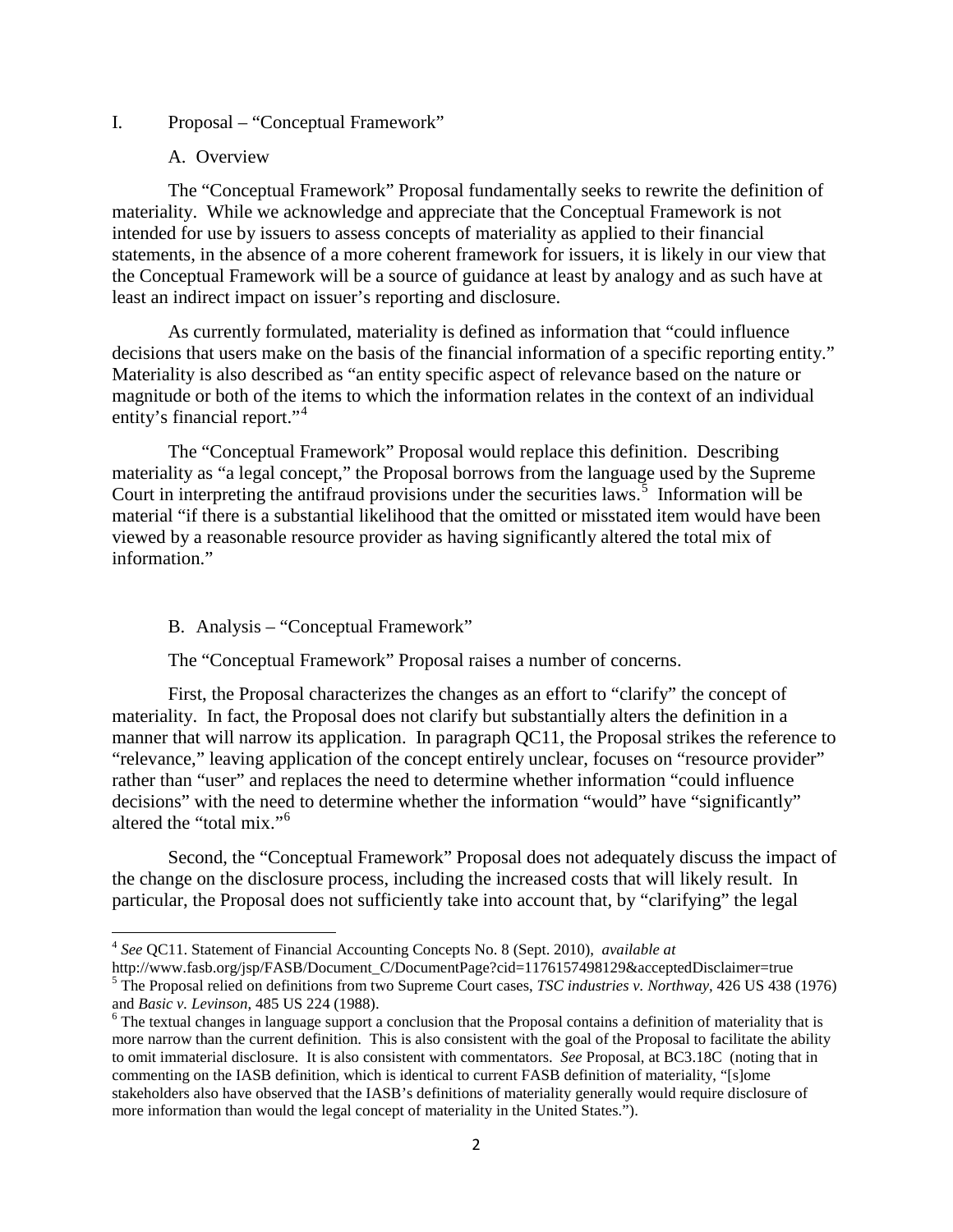nature of the definition, counsel will likely have an increased role in the process. Whatever the current role, $\frac{7}{1}$  $\frac{7}{1}$  $\frac{7}{1}$  issuers wanting greater comfort on the proper application of the "legal concept of materiality" will presumably have an increased incentive to seek the views or opinions of counsel. Particularly if this type of review becomes common, the additional costs may be significant. Beyond costs, the risk exists that, by replacing the current, differentiated professional accounting standard with a case-law driven legal standard, close questions of judgment will ultimately devolve to lawyers rather than accountants.

Third, the Proposal justifies the revision as necessary to "eliminate inconsistencies" between the current definition with the one developed by the Supreme Court under the antifraud provisions.[8](#page-2-1) The Proposal does not explain the basis for this determination of inconsistency. To the extent that "inconsistent" means incompatible, the current definition is not inconsistent. The current definition is broader than the one used in the antifraud provisions. Thus, information captured by the Supreme Court's definition is captured in the existing definition.

Indeed, the Securities and Exchange Commission ("Commission") recognized that an earlier version of materiality employed by FASB, one that closely resembles the current standard, was consistent with the Supreme Court's definition.<sup>[9](#page-2-2)</sup> As the Commission noted, the "formulation in the accounting literature is in substance identical to the formulation used by the courts in interpreting the federal securities laws."<sup>10</sup>

Finally, the Supreme Court's interpretation of materiality has arisen in the context of the antifraud provisions under the federal securities laws. We believe that the existing terminology used by the FASB provides a better framework for determining the content of financial disclosure.

## II. Proposal – "Notes"

### A. Discussion

The "Notes" Proposal would change U.S. GAAP by applying the definition of materiality set out in the Conceptual Framework to the notes that accompany audited financial statements.<sup>[11](#page-2-4)</sup>

<span id="page-2-0"></span><sup>⊤&</sup>lt;br>7 To date, counsel has apparently not been significantly involved in the process. *See* Schnurr Testimony, supra note 3, at 3:06:30 ("where I can tell you from my own, you know, 40 years of experience in the profession that the

<span id="page-2-1"></span>attorneys are not involved in any significant way in the determination of whether something is material"). <sup>8</sup> Although unexplained in the Proposal, this is apparently based upon the use of the word "could" in the existing

<span id="page-2-2"></span> $\beta$  As with the current definition, the earlier definition emphasized the importance of relevance and looked to whether the information would have "changed or influenced" the judgment of the person relying on the information. The definition applied not to any "resource provider" but a "person." *See*

http://www.fasb.org/jsp/FASB/Document\_C/DocumentPage?cid=1218220132599&acceptedDisclaimer=true <sup>10</sup> *See* SEC Staff Accounting Bulletin: No. 99, Aug. 12, 1999, *available at*

<span id="page-2-3"></span>https://www.sec.gov/interps/account/sab99.htm

<span id="page-2-4"></span> $11$  In promoting the goal of reducing irrelevant disclosures, the "Notes" Proposal would also clarify that the omission of immaterial disclosures is not an accounting error. As a result, immaterial information need not be disclosed and would no longer be presented to the audit committee as an error. We express no opinion on this change. http://www.fasb.org/jsp/FASB/Document\_C/DocumentPage?cid=1176166402325&acceptedDisclaimer=true ("In particular, many participants in the field study stated that they would be reluctant to eliminate immaterial disclosures if the omission is required to be communicated to the audit committee as an error.").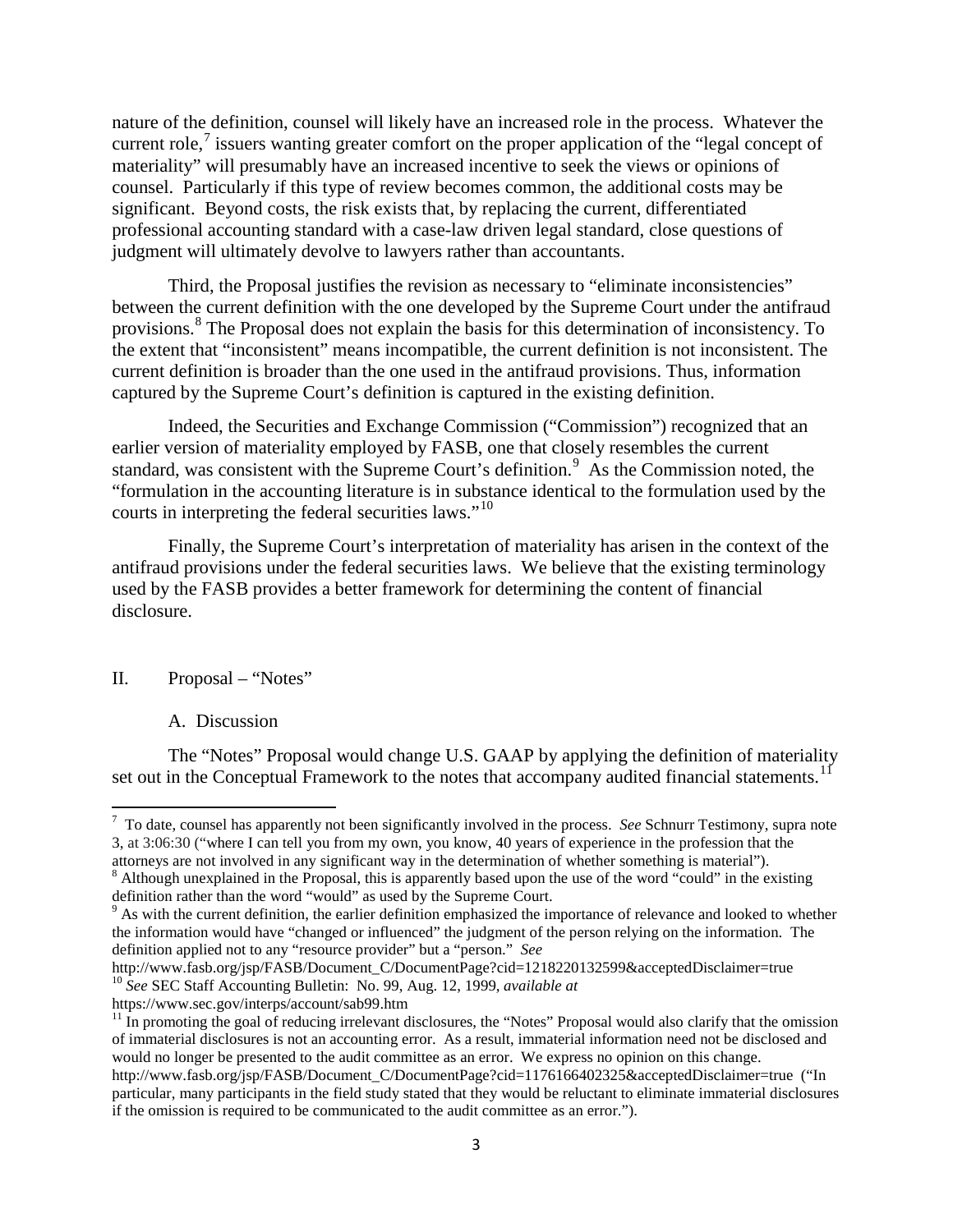As a result, the amendment would assist in "reducing or eliminating irrelevant disclosures" by "helping reporting entities omit immaterial information." Reducing the amount of immaterial information, in turn, "would improve the effectiveness of the notes to financial statements."<sup>12</sup>

## B. Analysis

The "Notes" Proposal raises at least two significant concerns.

First, the Proposal would change the "default" approach with respect to the application of materiality to disclosures in the financial statement notes. Currently, U.S. GAAP states that "the provisions of the Codification need not be applied to immaterial items". The formulation assumes disclosure absent an affirmative finding of immateriality. The Proposal would reverse this approach and instead provide "that an entity shall provide required disclosures if they are material" (p. 2).<sup>[13](#page-3-1)</sup> Non-disclosure would, therefore, be presumed absent an affirmative finding of materiality. This is a significant change, and one that is fraught with risk from an investor perspective.

Second, the "Notes" Proposal provides no framework for evaluating whether a disclosure is material, nor does any framework exist in GAAP, particularly for those disclosures that are qualitative in nature.[14](#page-3-2) This absence is notable given the substantial variation among issuers in the consideration of qualitative factors in evaluating the materiality of numeric disclosures, suggesting even greater variation in evaluating the materiality of text-based disclosures.<sup>[15](#page-3-3)</sup> The absence of a framework ensures inconsistent application of the materiality standard.

The consequences of this absence is exacerbated by the stated goal of the Proposal to "promote the use of discretion" by issuers and auditors  $(p. 15)$ .<sup>[16](#page-3-4)</sup> The approach encourages a more frequent application of the materiality standard to disclosure in the notes. A stated goal of this increased review is a reduction in disclosure  $(p, 1)$ .<sup>[17](#page-3-5)</sup> While some of the discretion will no doubt be used to eliminate irrelevant disclosures, silence on how issuers (and auditors) are expected to evaluate the materiality of note information provides inadequate assurances that this will be the common or even likely result.

<span id="page-3-0"></span><sup>&</sup>lt;sup>12</sup> [http://www.fasb.org/jsp/FASB/Document\\_C/DocumentPage?cid=1176166402325&acceptedDisclaimer=true](http://www.fasb.org/jsp/FASB/Document_C/DocumentPage?cid=1176166402325&acceptedDisclaimer=true) It is important to note that it is not necessarily generally accepted that disclosures are uniformly excessive. In fact, only 50 percent of large firm partners "agree that current footnote disclosures about measurement uncertainty are adequate" (p. 32). See Steven M. Glover, Mark H. Taylor, & Yi-Jing Wu, *Mind the Gap: Factors Contributing to Reported Deficiencies in Auditing Complex Estimates Beyond Auditor Performance*, Working paper, Brigham Young University, Case Western Reserve University, and Texas Tech University (2015).<br><sup>13</sup> http://www.fasb.org/isp/FASB/Document\_C/DocumentPage?cid=1176166402325&acceptedDisclaimer=true

<span id="page-3-3"></span><span id="page-3-2"></span><span id="page-3-1"></span><sup>&</sup>lt;sup>14</sup> The U.S. Supreme Court defines an item as material "if there is a substantial likelihood that the omitted or misstated item would have been viewed by a reasonable resource provider as having significantly altered the total mix of information". This general definition provides no operational guidance as to how to make this judgmen <sup>15</sup> See Andrew A. Acito, Jeffrey J. Burks, & W. Bruce Johnson, *The Materiality of Accounting Errors: Evidence from SEC Comment Letters and Implications for Research Proxies*, Working paper, Michigan State University, University of Notre Dame, and University of Iowa (2015). The committee thanks Professor Lauren Cunningham for bringing this paper to our attention.

<span id="page-3-4"></span><sup>&</sup>lt;sup>16</sup> http://www.fasb.org/jsp/FASB/Document\_C/DocumentPage?cid=1176166402325&acceptedDisclaimer=true <sup>17</sup> http://www.fasb.org/jsp/FASB/Document\_C/DocumentPage

<span id="page-3-5"></span>id=1176166402325&acceptedDisclaimer=true